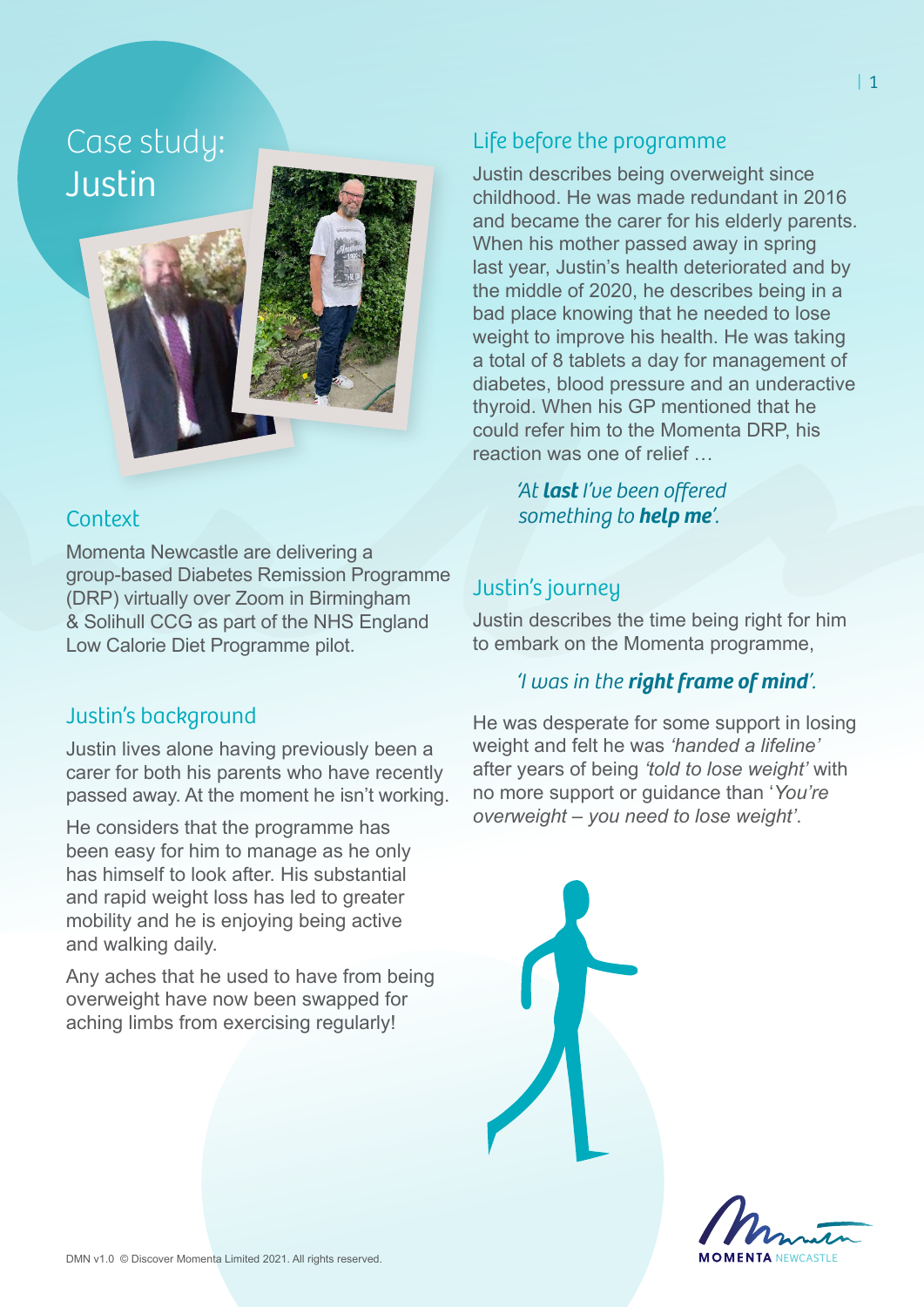## Phase 1 – Total Diet Replacement (TDR)

He took a regimented and strict approach to the TDR phase, considering the products as *'medication to get better'* and following the guidance *'to the letter'* with four TDR products spaced out regularly at set times every day.

Justin describes the TDR phase as *'monotonous'* and in particular missed chewing solid food but he appreciated the choice of products available and the many different flavours of bars and shakes. For a change he also enjoyed the pancakes but wasn't particularly keen on the soups and 'meal' substitutes, which he found disappointing compared to familiar dishes.

His starting weight was 151kg and each week on the TDR he lost between 2 and 3.5kg finishing the 12 weeks of TDR at 119kg – *32.2kg or 5 stone lighter* – having lost 21% of his starting body weight in just 12 weeks.

## Phase 2

Approaching Phase 2 and knowing that he would have the freedom to eat normal food, Justin was naturally concerned about how he would manage to keep his weight off. However, he has continued to lose weight.

## Phase 3

At the beginning of Phase 3 Justin is a further 19kg lighter, now 100kg. **So far he has lost 34% of his starting weight.**

He is determined not to 'pile it back on' and acknowledges that he has changed his behaviours, stressing the importance of developing an activity routine to prevent weight regain. Justin's been focusing on building up his step count and starts every day with a walk, regularly clocking up 15-20,000 steps each day. He would like to do other types of exercise but is a little restricted because of a hernia.

## How did the programme fit into Justin's life?

Justin considers that his positive and determined attitude, living alone and *'being in the right frame of mind'* have all helped him succeed on the programme. He even considers that the recent lockdown restrictions have been helpful as there have been limited opportunities for socialising.

He approached the TDR with the mindset that the 12-week TDR phase was

> *'a prescription to correct my body weight and an opportunity to make a significant difference to my health - an opportunity to change myself'.*

Justin considers that it would be good to meet others in person but has appreciated the convenience of the virtual programme which he considers to

#### *'allow for group interaction whilst feeling relaxed and comfortable in your own home'.*

He would however have liked the opportunity to connect with others for group support between meetings through social media such as a Whatsapp or Facebook group.